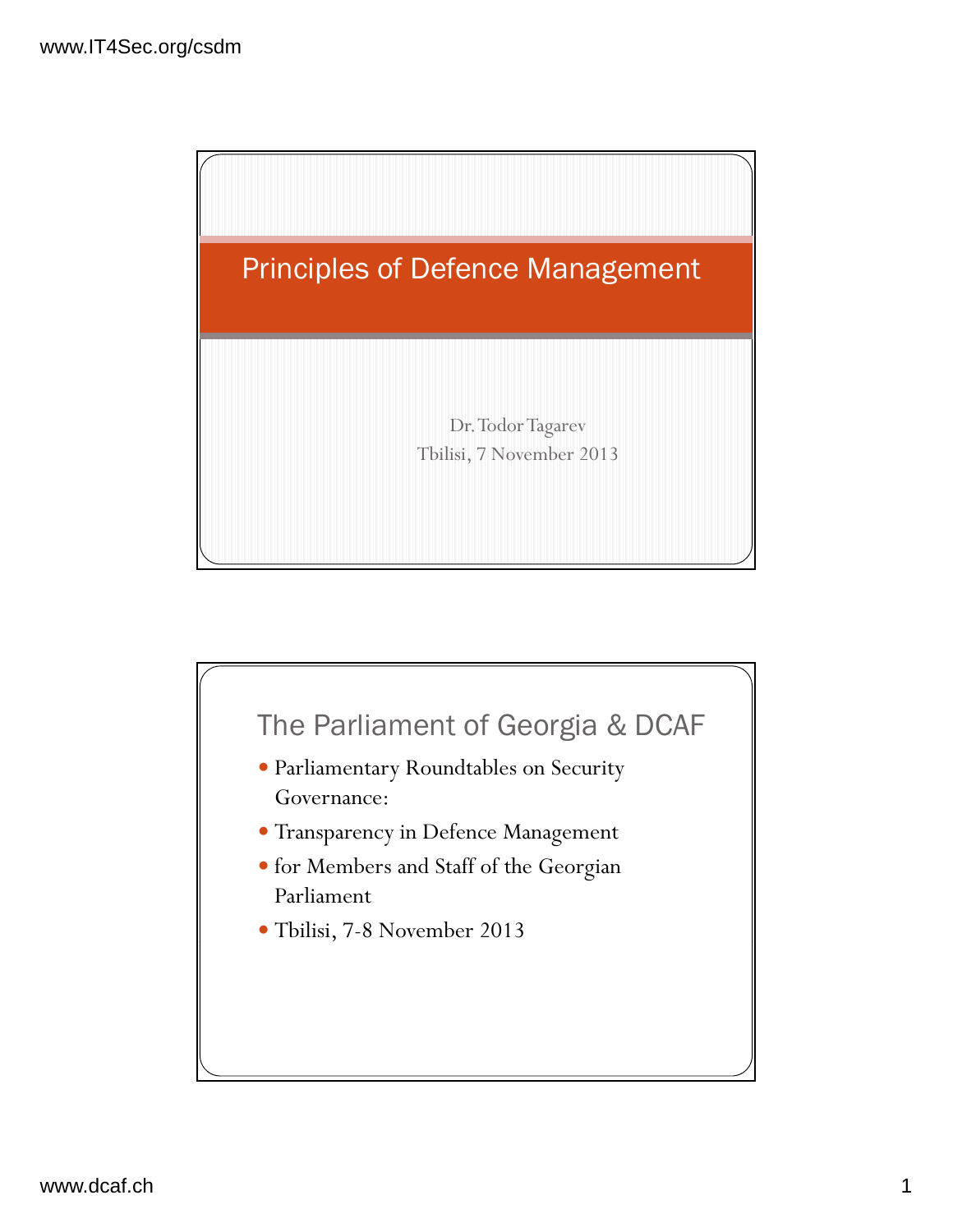

- DCAF *Security and Defence Management* series, www.dcaf.ch
- *Connections: The Quarterly Journal*, http://connectionsqj.org/
- *Information & Security: An International Journal*, http://procon.bg/view-volumes
- Strategic Security & Defence Management, http://defencemanagement.org/

## **Outline**

- Functions
- Roles and Responsibilities- key governance aspects
- Principles of management
- Transparency in the reform agenda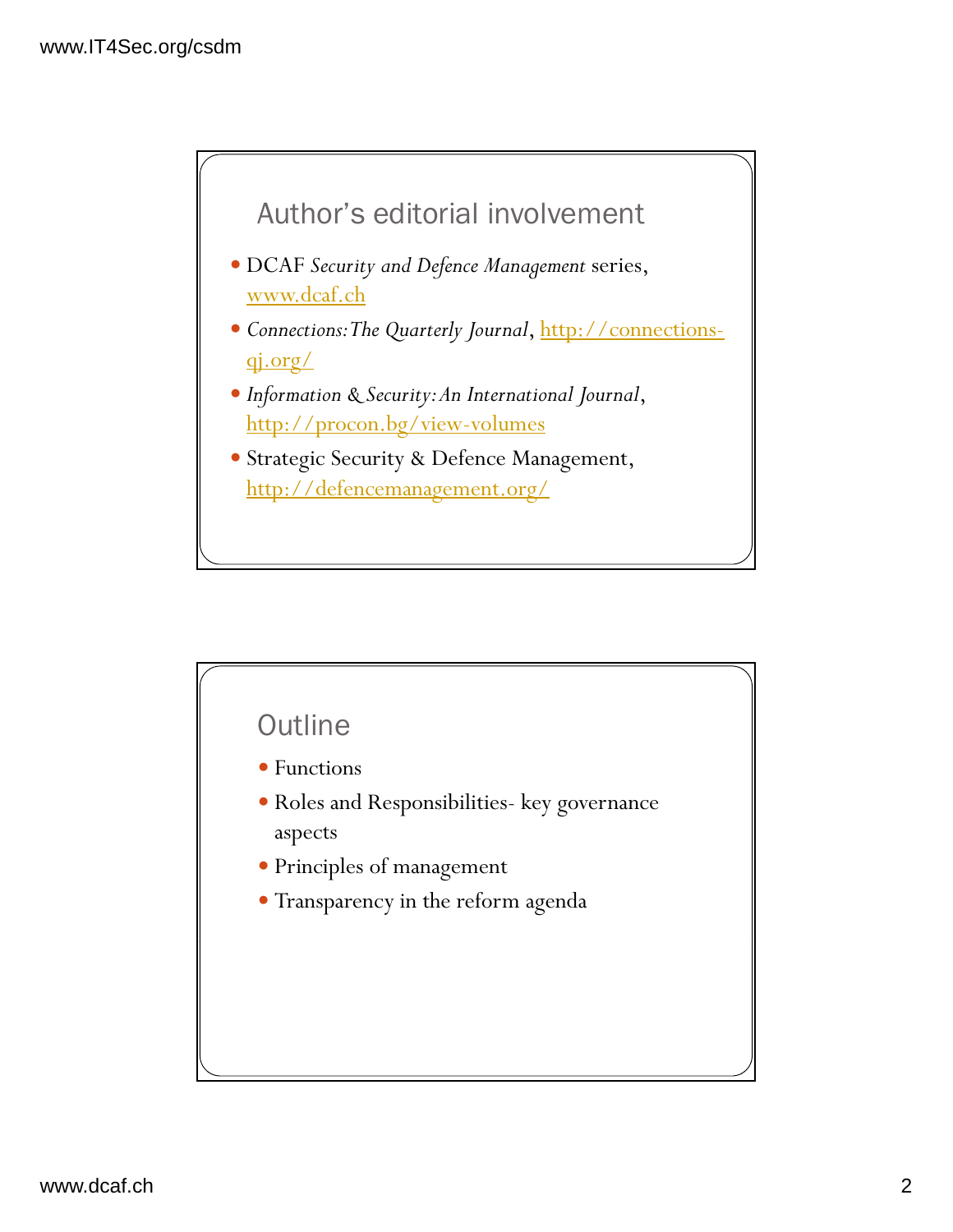## Functions

- The executive arm in developing and implementing defence policy
- In line with broader societal interests
- According to international norms
- The 'power of the purse' and the oversight role of parliament

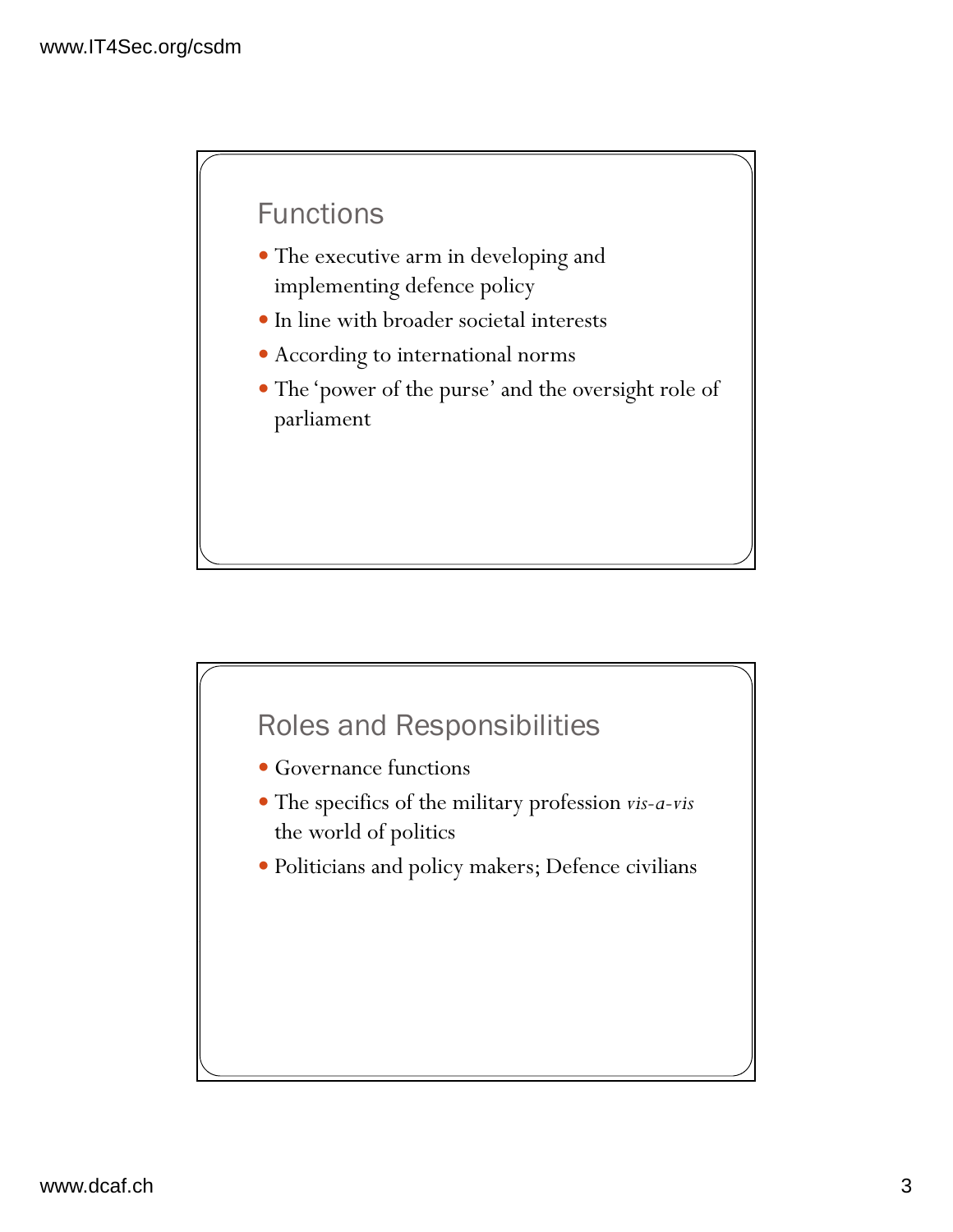

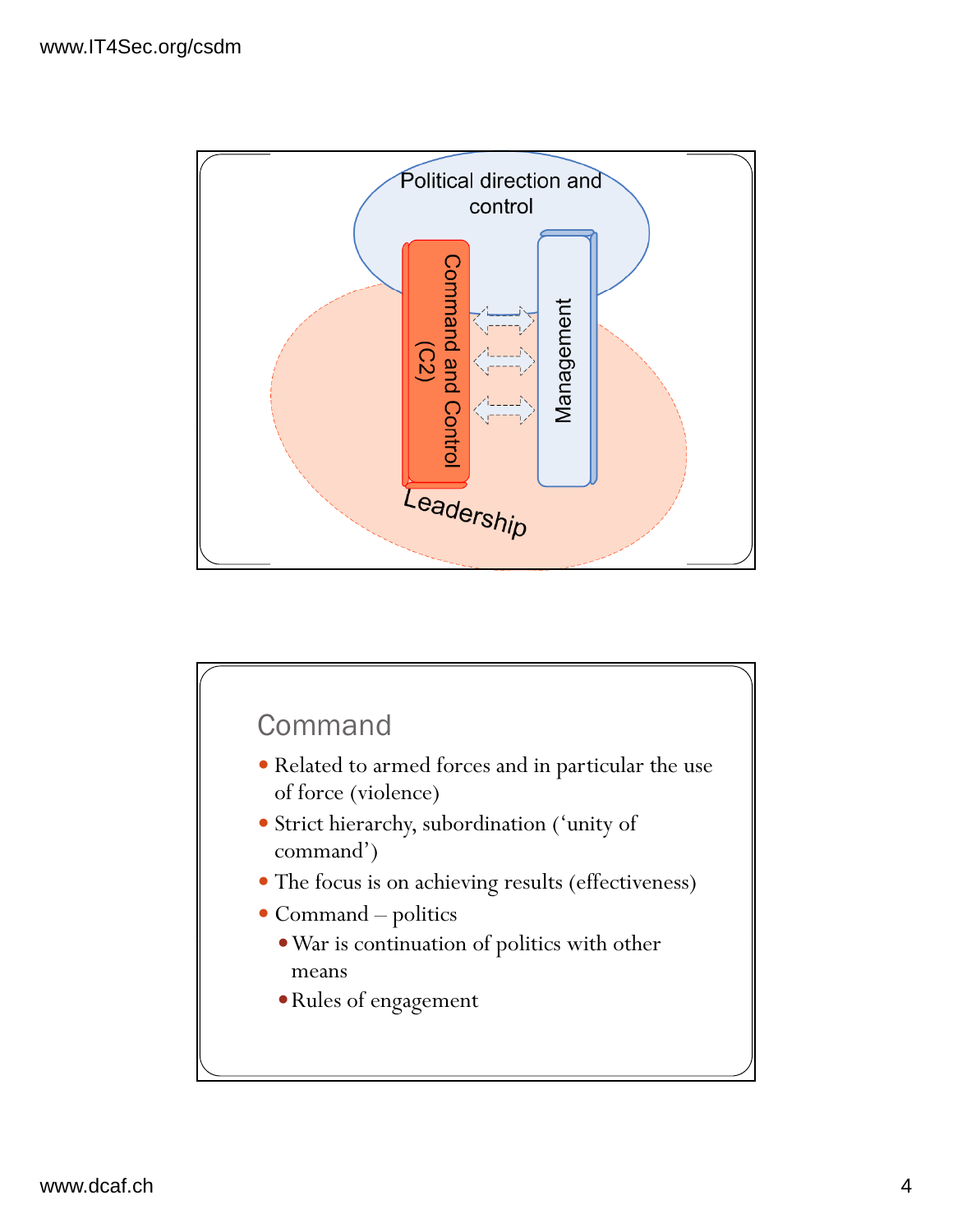# The military profession

- Result oriented
- Legitimate use of violence; the officers management of violence
- Honour, duty, country ('protector of the nation')
- Esprit de corps

### Management

- Concepts, methods and techniques originating in the business community
- Focus of efficiency
	- Achieving set objectives with minimum resources
	- Achieving maximal results with designated resources
- Transfer of management approaches and tools from business to public organisations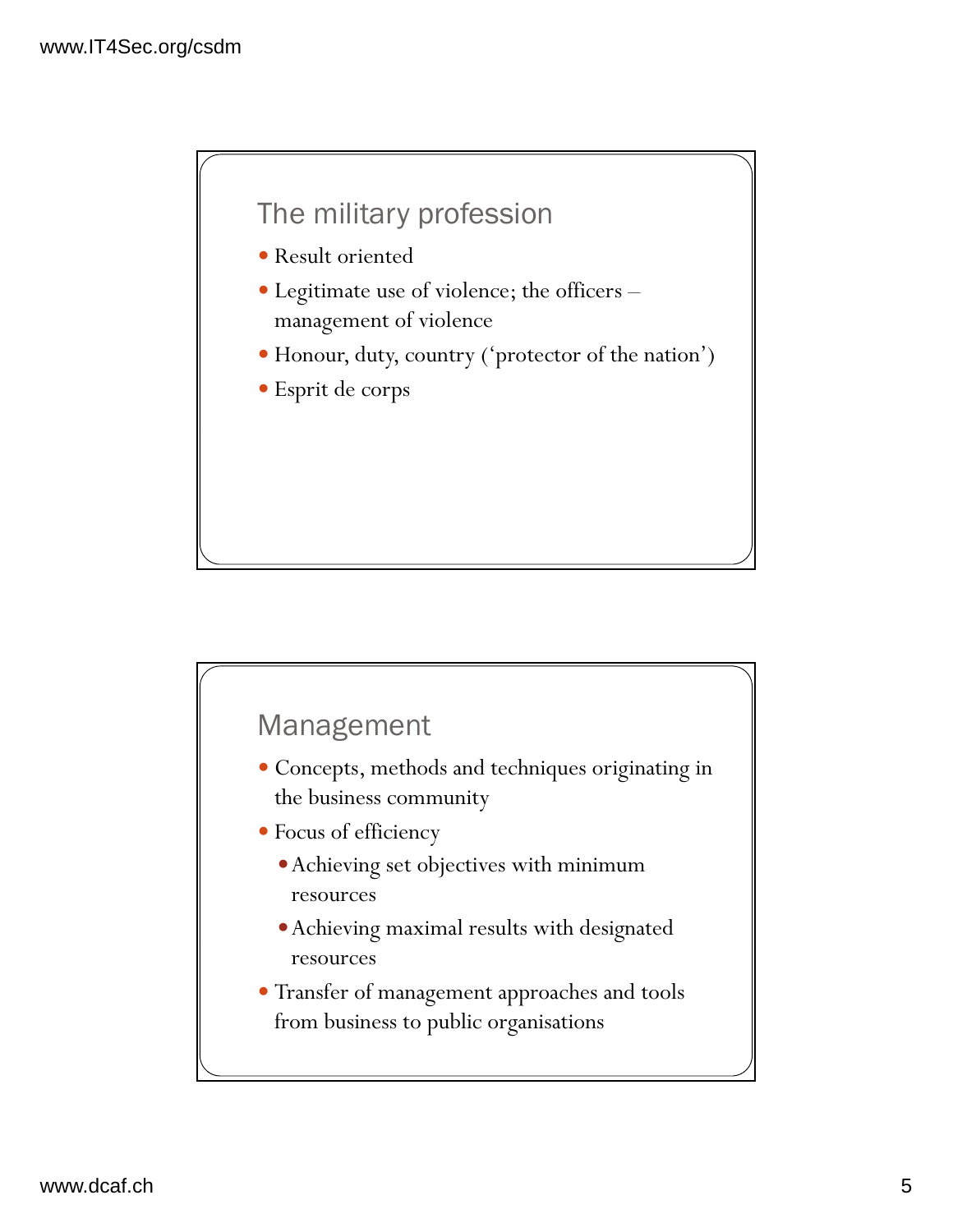# Political direction

- Setting goals and objectives
- Definition of norms and rules (laws, procedures, Rules of Engagement /use of force/)
- Allocation of resources
- Monitoring
- Corrective actions
- Control over results and performance, e.g. via audits

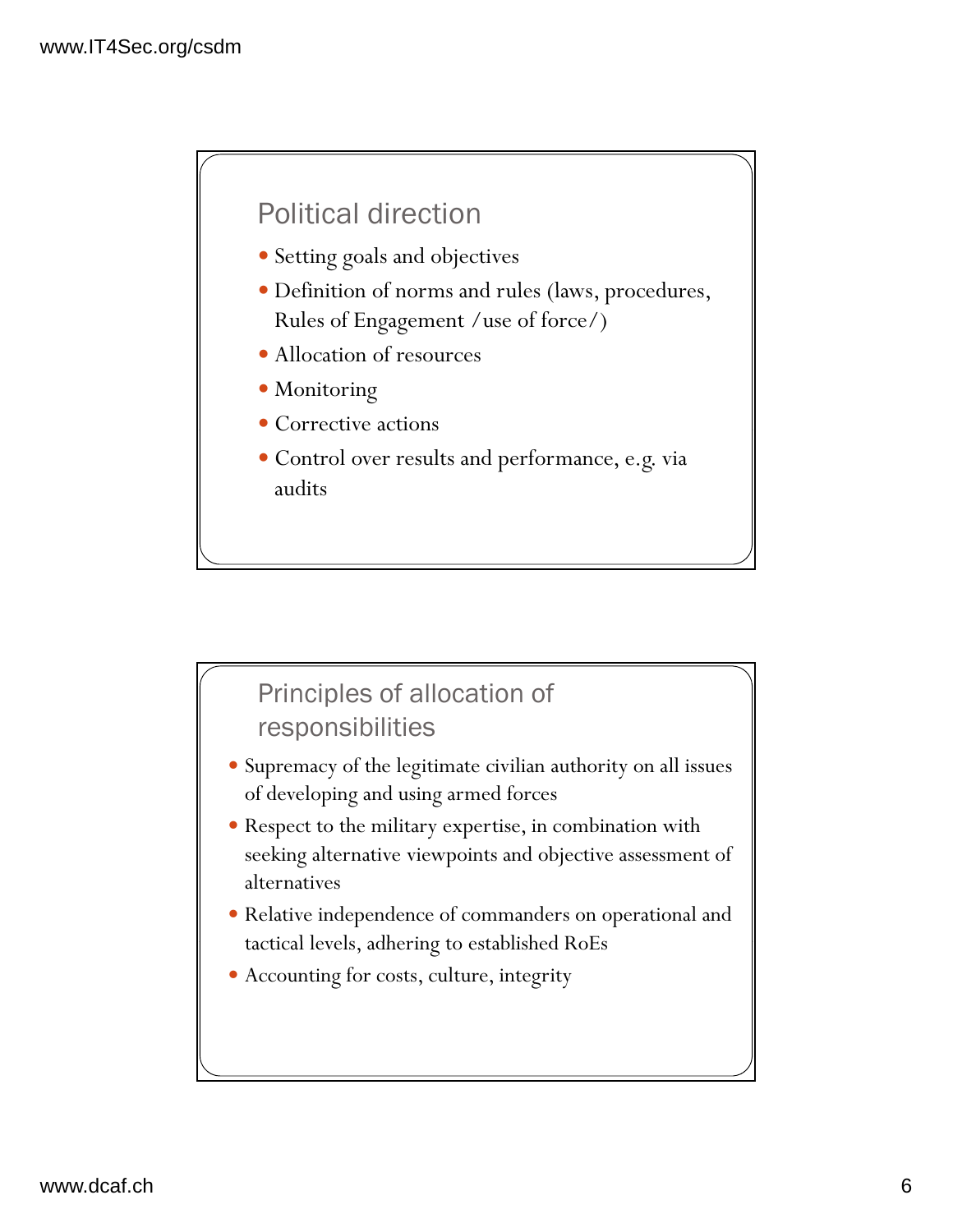# Quality management principles

- Customer focus
- Leadership
- Involvement of people
- $\bullet$  Process oriented approach
- System approach
- Continuous improvement
- Decisions are based on facts
- Mutually beneficial relations with suppliers

### Customer focus

- Who is the customer
	- Various stakeholders
- Customer support to defence policy
- Understand customer needs
- Shape expectations (educate the people; roles of think tanks, media)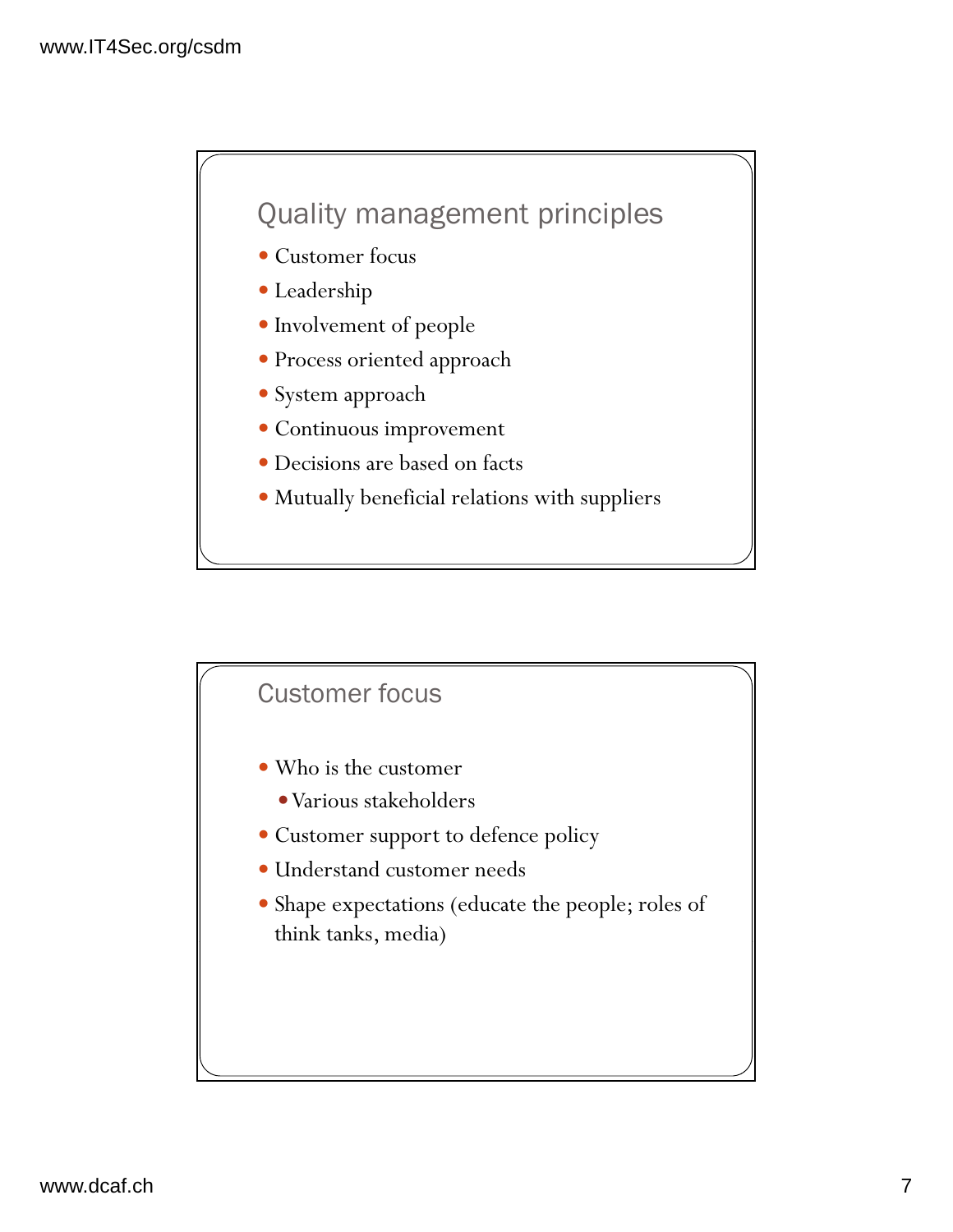

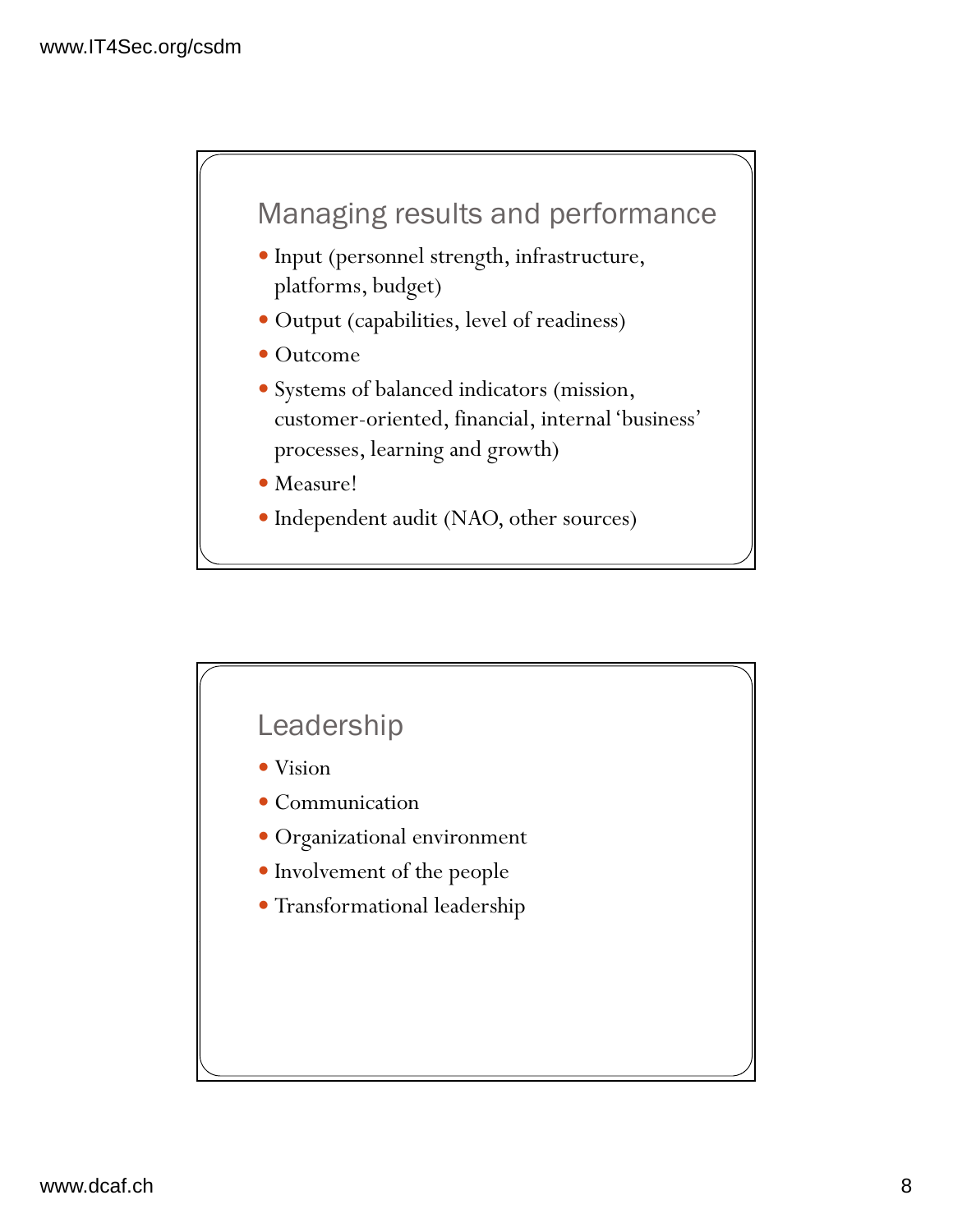### Involvement

- People are the main asset of any organization
- Respect & trust
- Delegation of responsibility
- Awarding for results

# Process oriented approach • Core processes Link in the best possible way (streamline): Resources Output Outcome • Goals Make sure that you understand how activities contribute to the achievement of goals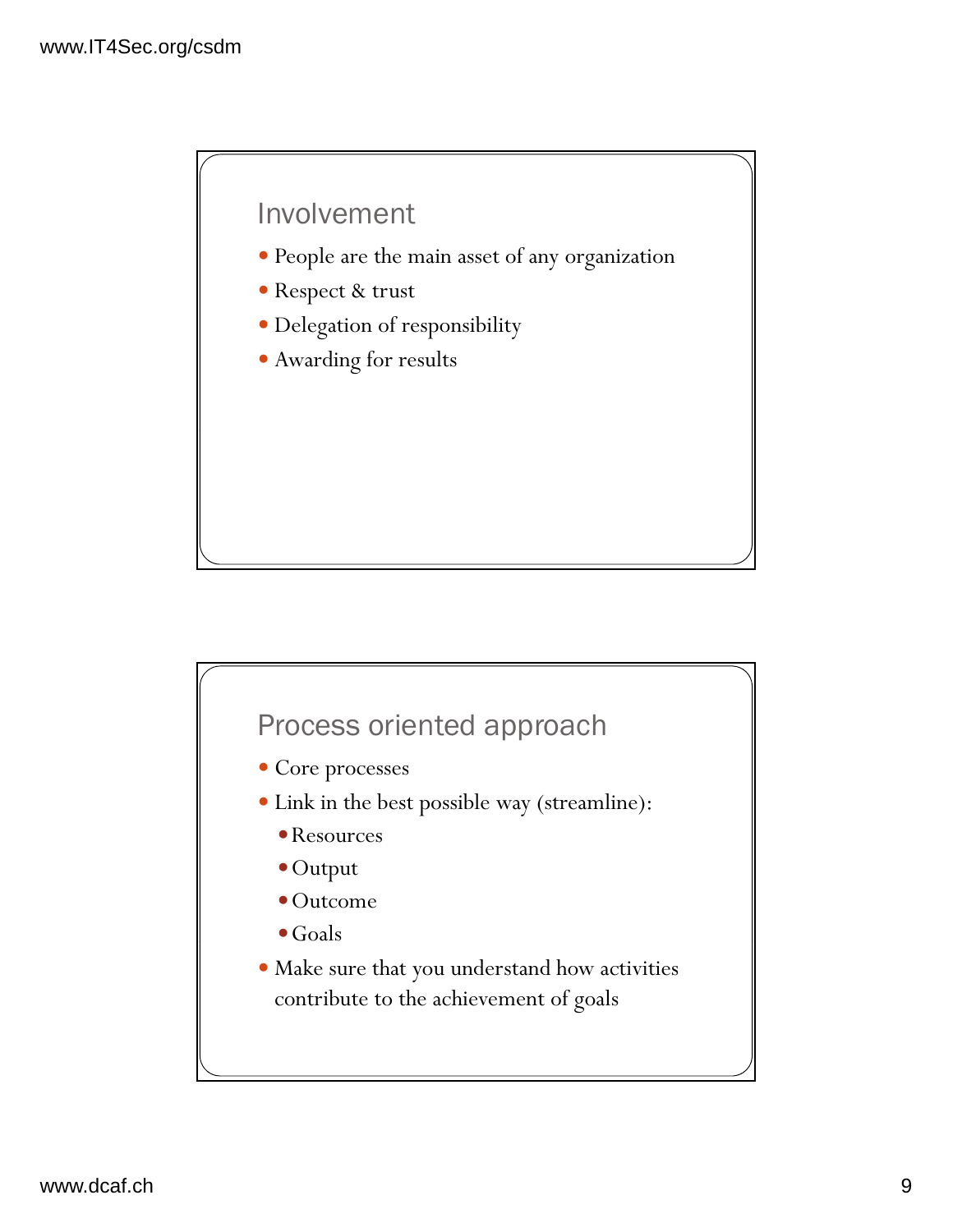## System approach

- An organization is managed most effectively as a set of interrelated processes
- Identification of opportunities for improvement
- Consistency and predictability of results

## Decisions based on facts

- All involved in decision making have access to the same information
- Information is systematically collected, organized, validated
- Interplay of facts-based rationale and judgement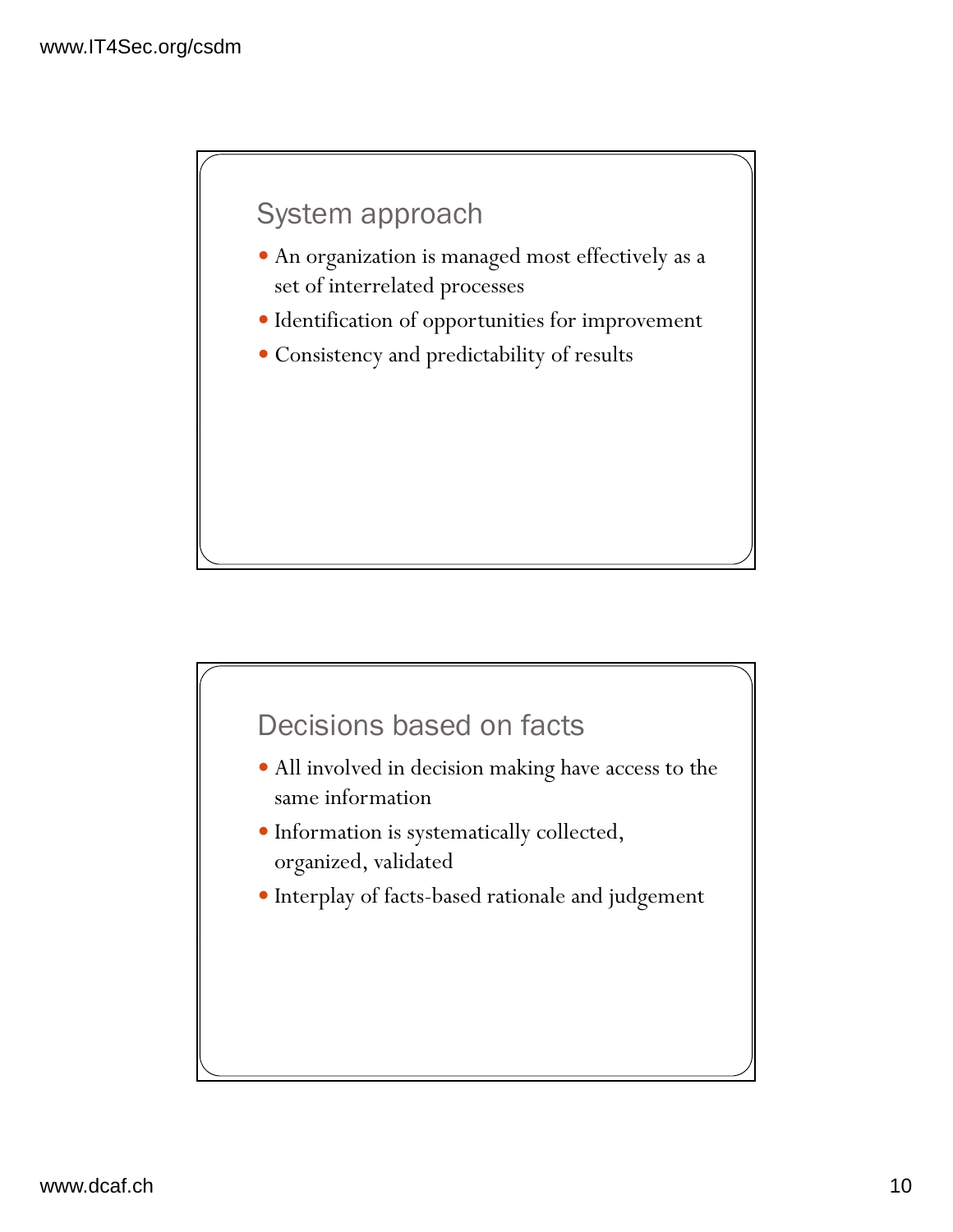# Relations with suppliers

- Allies and partners
- Suppliers
- Security sector organizations
- Exploitation of opportunities
- Increased efficiency and effectiveness

### **Transparency**

- Clear decision making process
- Clear and realistic decisions
- Information is available to parliament and society
- Regular reports that are validated/audited
- Information is used to hold the executive accountable